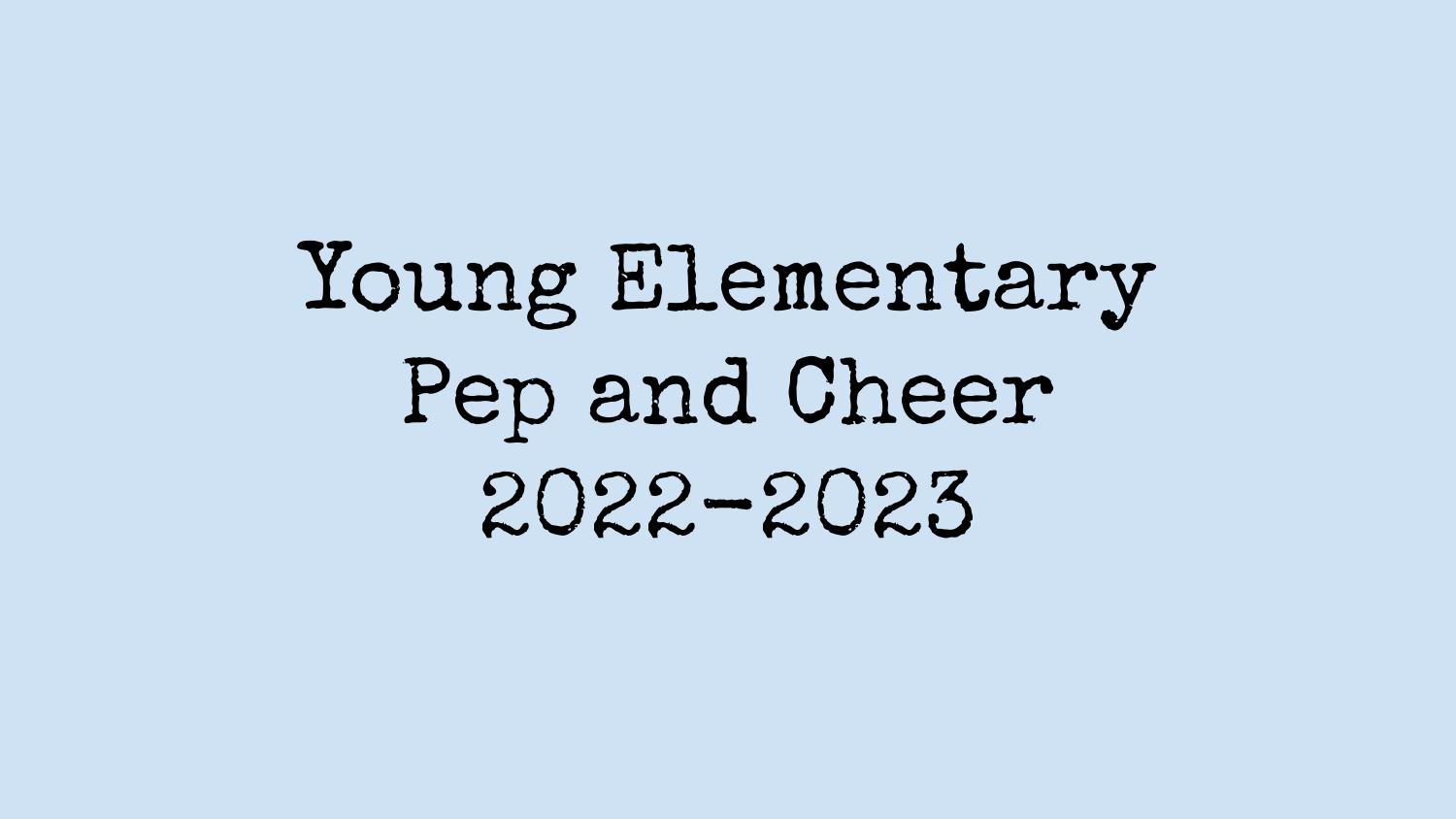### Coaches contacts:

Cheer:

- Lauren Napier and Elizabeth Araim

Pep:

- Sayge Davis

Spirit Squad:

- Recommended candidate to be announced soon!!!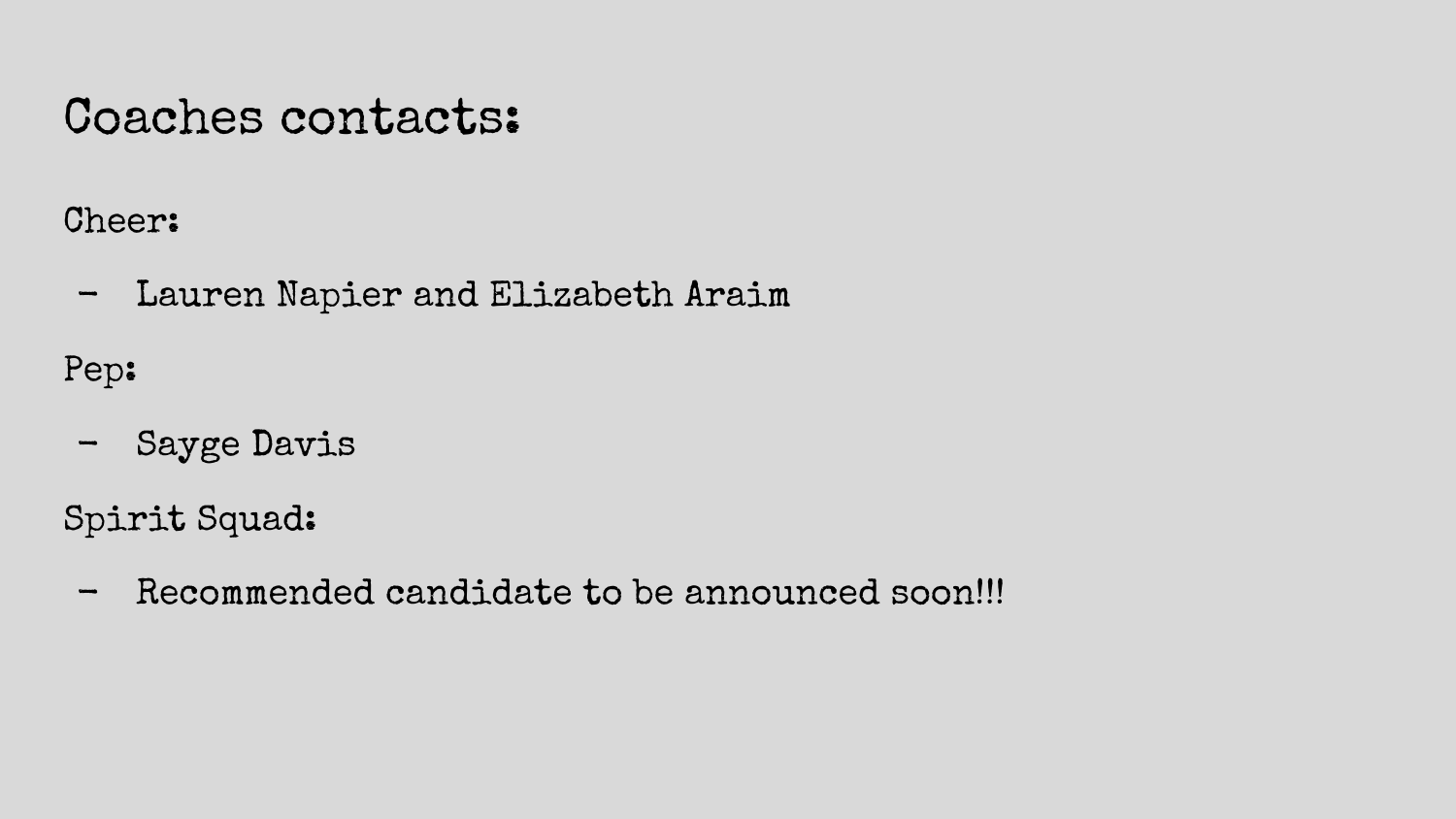# **Cheer**

Right now we have a VERY large cheer team. Closer to competition season we will be breaking into two competition cheer teams.

- 1. Sky Blue Cheer
- 2. Crimson Cheer

Both teams will attend local competitions, performances, and camps.

Our pep team name is the Aviators

# Spirit Squad

Our Spirit Squad name is the Young Jets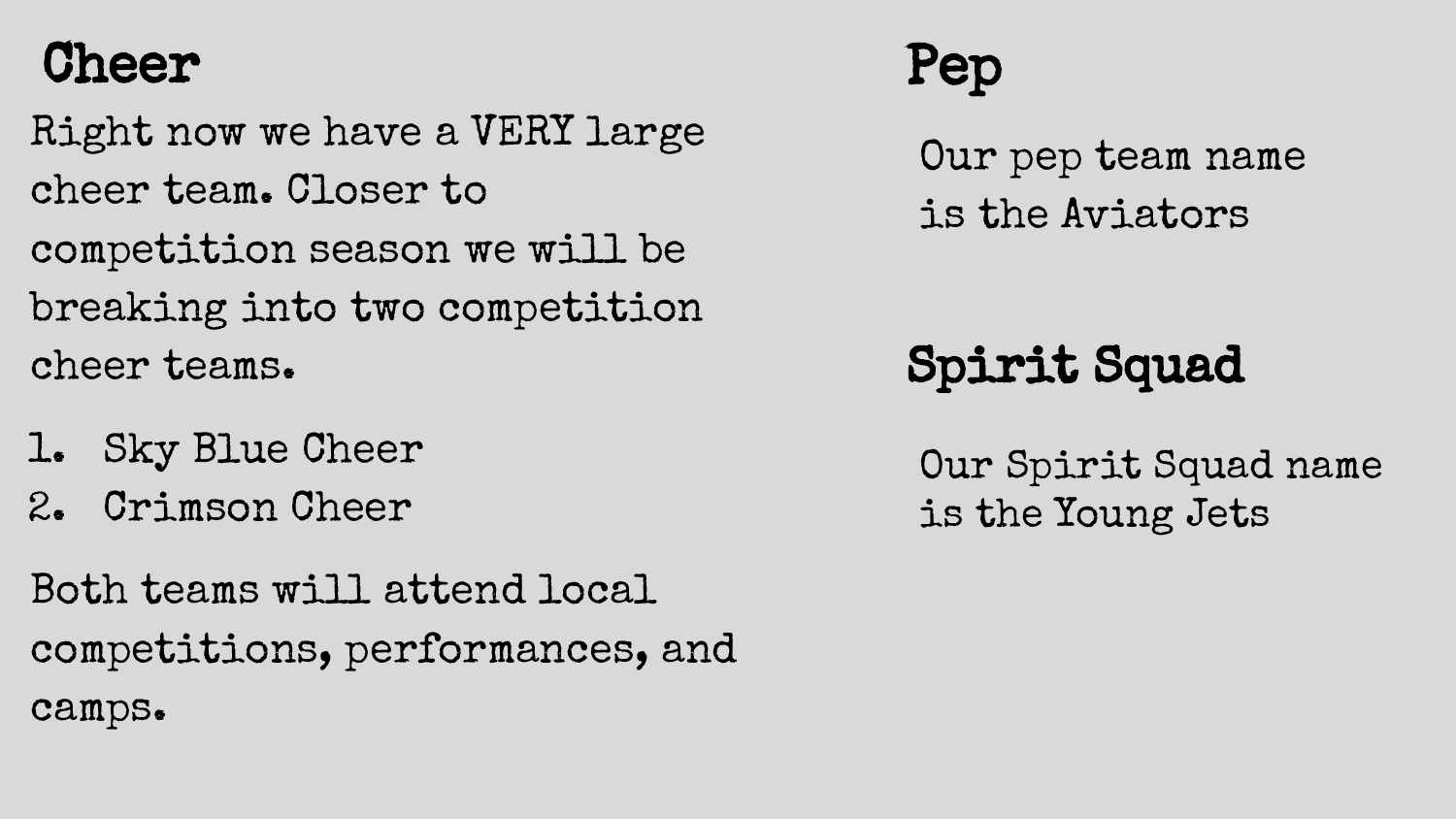Important Sections in the Handbook

- 1. Turn to page 3 read the Demerit System to your child
- 2. Turn to page 4 review the Uniform and Personal Appearance Section
- 3. Turn to page 3 review the uniform check system
- 4. UNIFORMS ARE TO BE WORN EVERY FRIDAY ALL YEAR!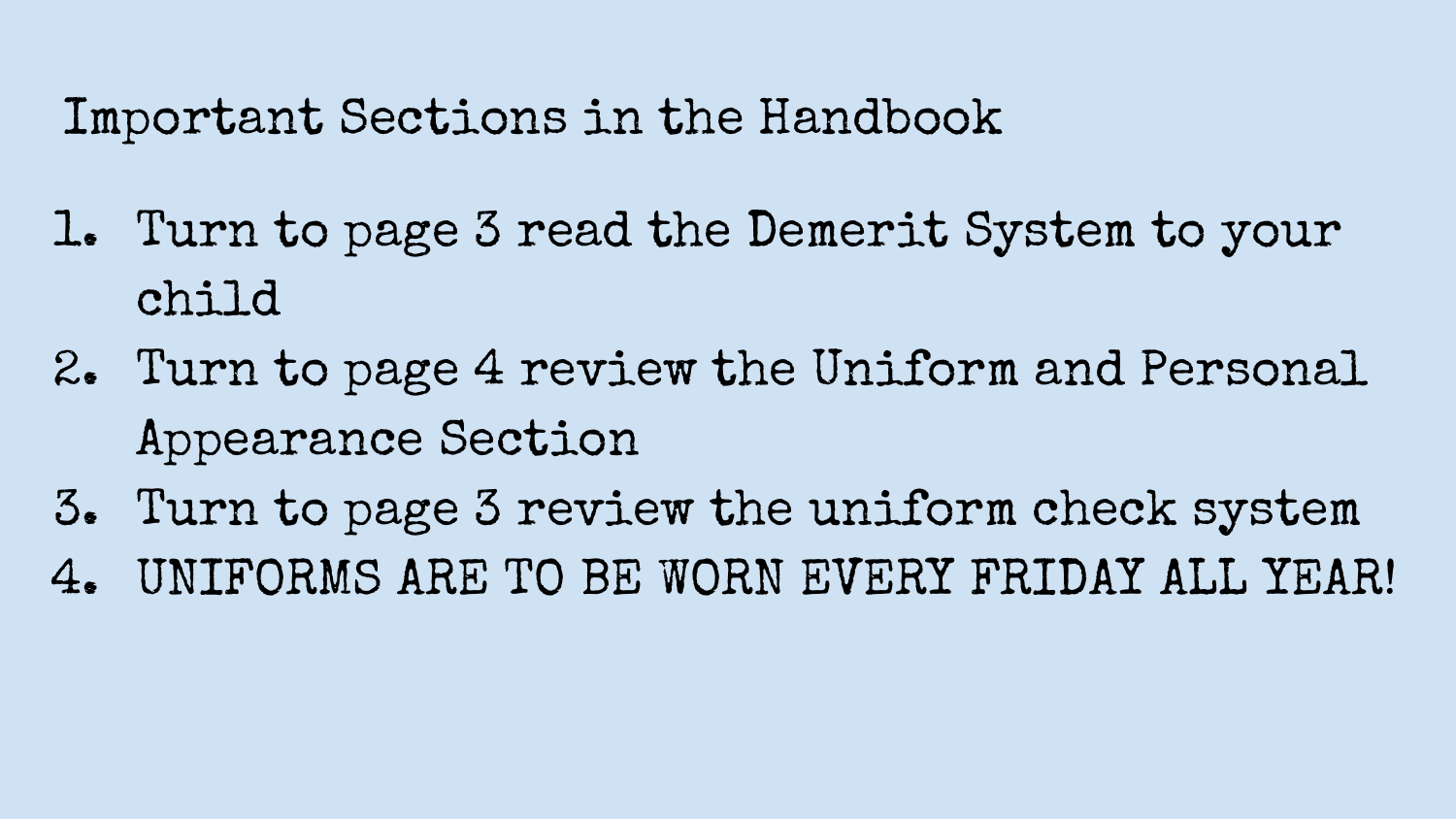# Calendars/Practice Days and Times

- We will be sending out calendars for each upcoming month through remind as well as posting them on our Young Pep and Cheer website.
- Practices:
	- SPIRIT, PEP, AND CHEER: at the beginning of the year all squads will practice together as we prepare for football season and begin building team morale.
		- **■** WEDNESDAYS 2:45pm-4:00pm
	- Later in the year, spirit will practice on Wednesdays from 2:45-3:45 in the library.
		- If you have children on both SPIRIT and another squad, the younger child is more than welcome to join the other practice to watch their sibling.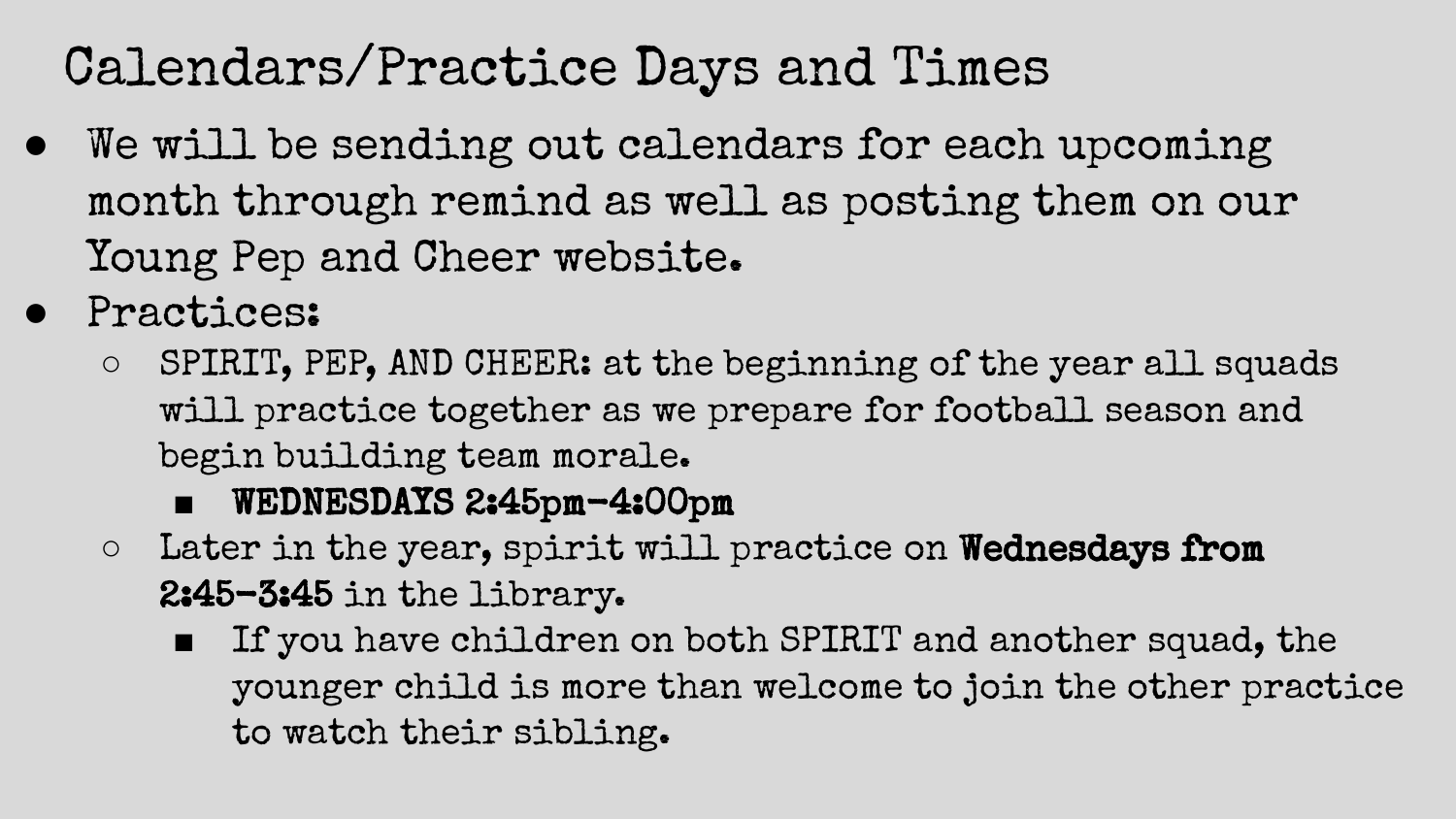### Practices continued….

- **●** During competition season practice schedule will change for Sky Blue Cheer, Crimson Cheer, and the Aviators.
	- **■** Aviators: 2:45-4:00pm
	- **■** Crimson: 2:45-4:00pm
	- **■** Sky Blue: 4:00-5:30pm

#### \*times are subject to change

● There WILL be saturday practices added throughout competition season. Those dates and times will be notified via remind and flyer handout.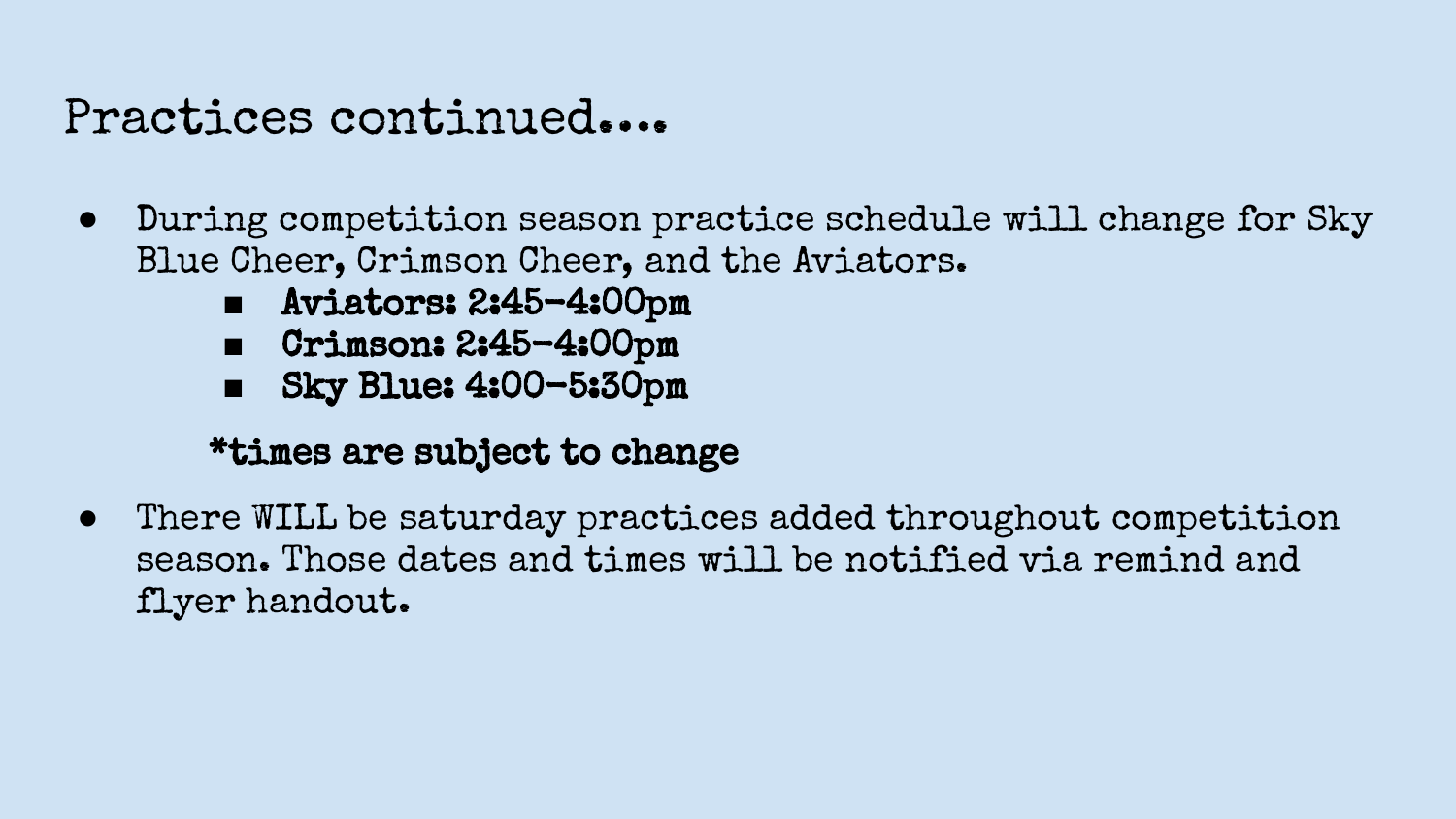## STAY CONNECTED

Throughout the year us coaches constantly send out communication and we have found that REMIND is the most efficient way.

#### PEP AND CHEER FAMILIES:

Text: @yespep22 to 81010

SPIRIT FAMILIES:

Text: @yesspi to 81010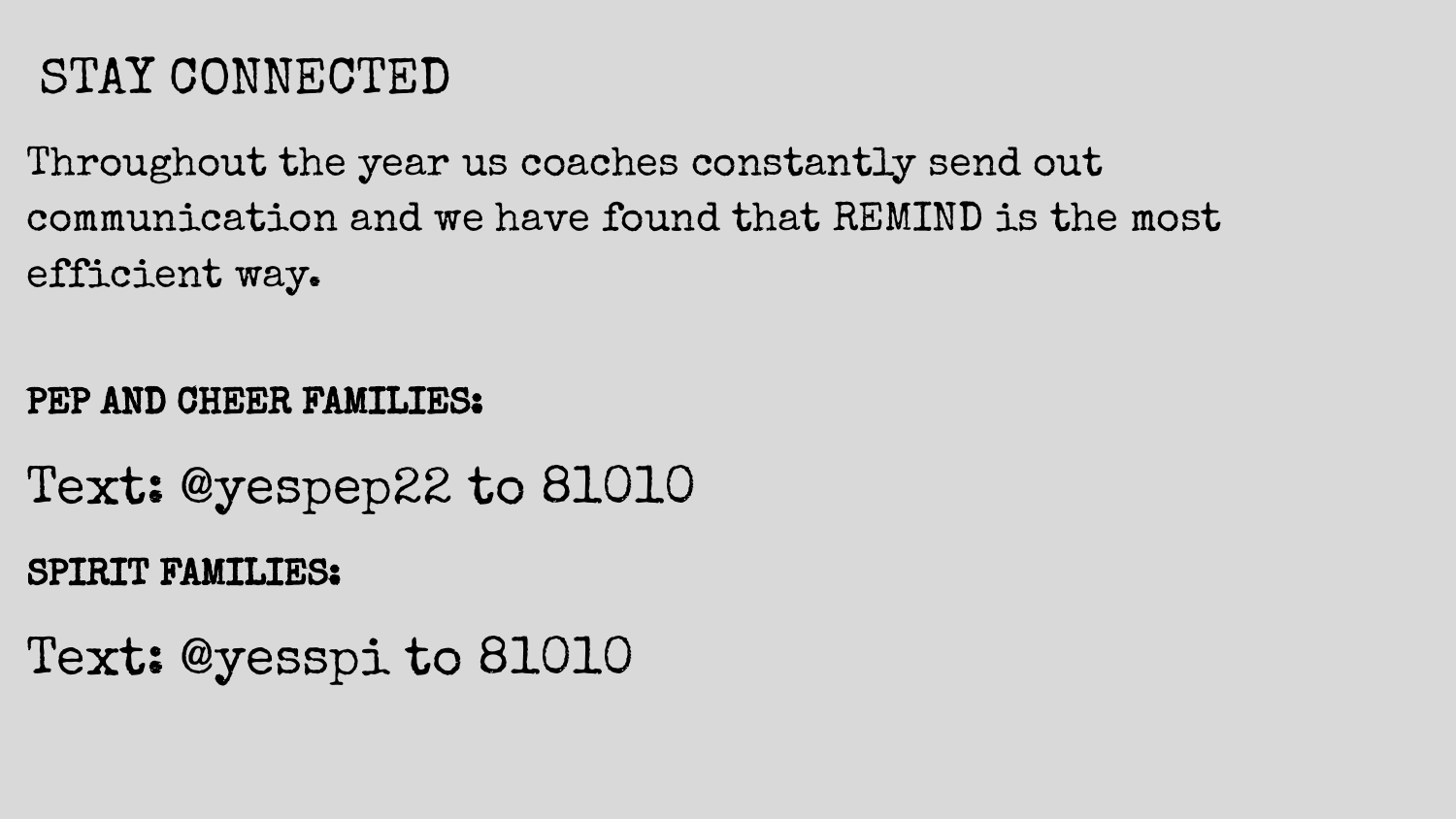# Pep and Cheer Uniform Package\*

- 1. Mandatory Uniform:
	- a. Shell
	- b. Skirt
	- c. Bundies
	- d. Liner

\*We are purchasing bows from an outside source at no cost to families.

COST: \$177.52

(taxes and shipping included)

\*Uniforms stay the same for two years





This illustration is intended as a represent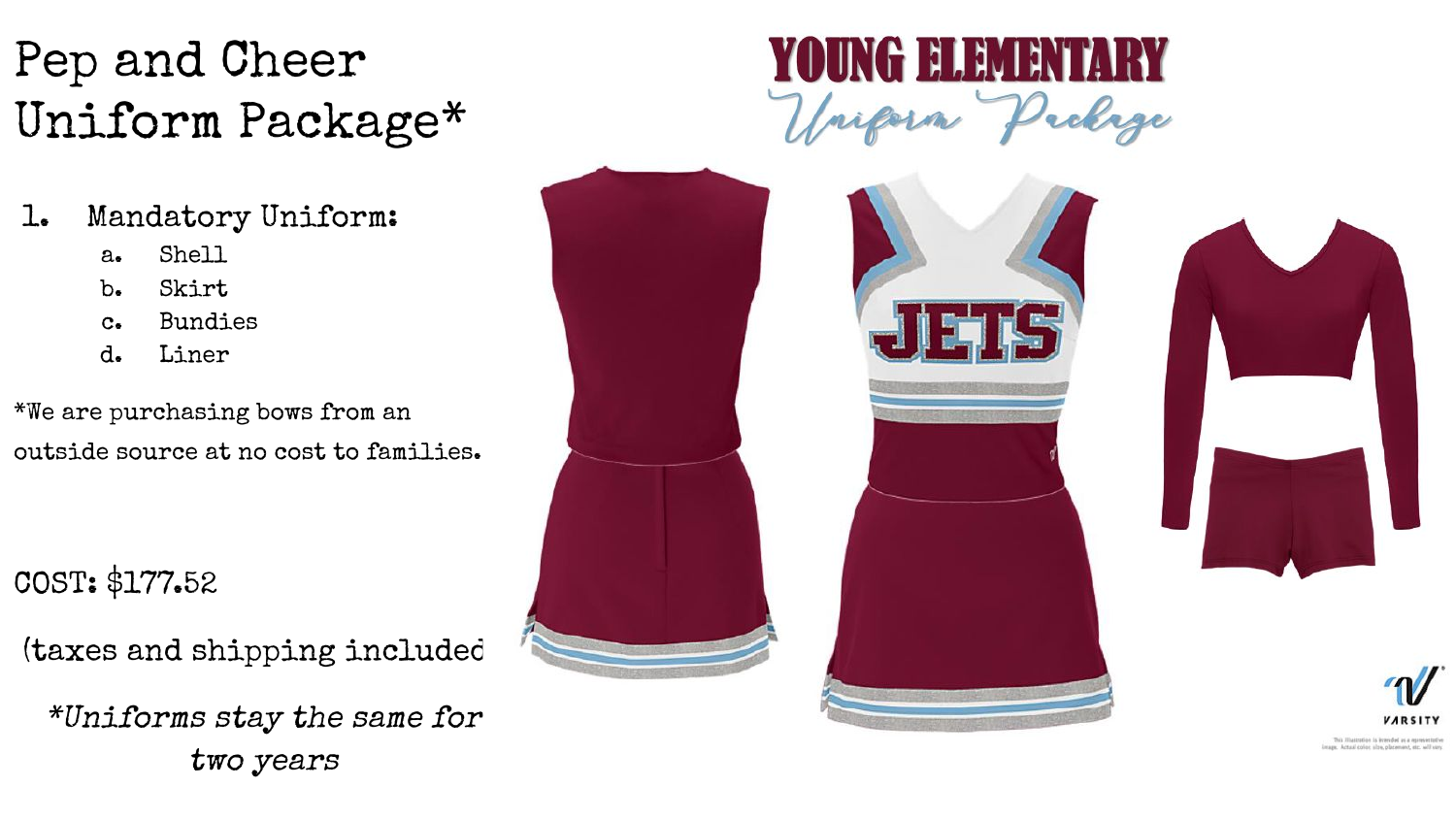### Spirit Squad Uniforms

- 1. Mandatory Uniform:
	- a. Shirt
	- b. Skirt with attached Bundies

\*we are purchasing bows from an outside source at no cost to families.

COST: \$45.23 (taxes and shipping included)









This illustration is intended as a representative<br>langue. Actual color, also, placement, etc. will vary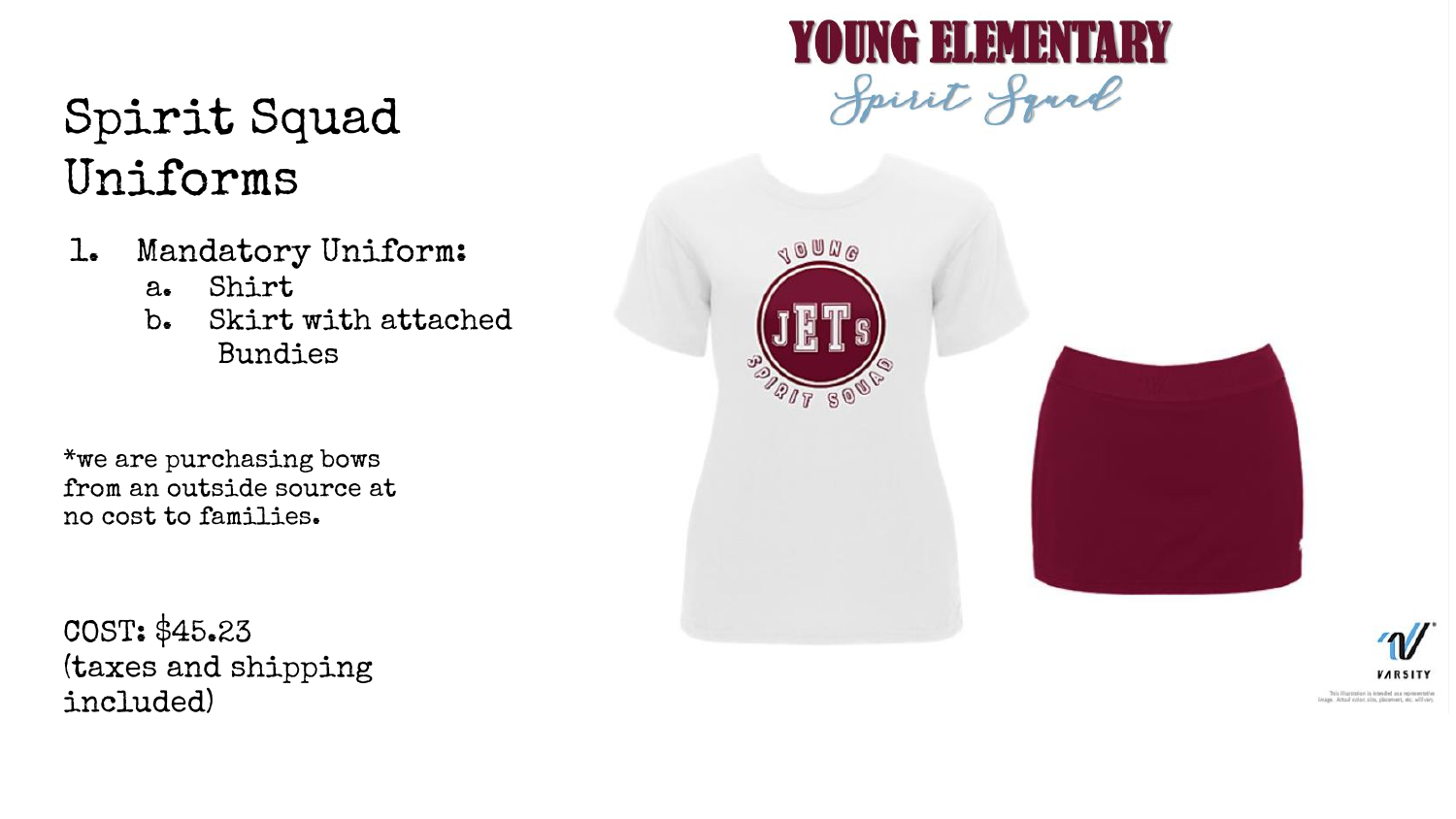## Mandatory Spirit Packages for PEP AND CHEER

#### 1. Camp/Practice Wear

- a. Shirt
- b. Shorts
- c. Shoes for Practice and performances

COST: \$78.15 (taxes and shipping included)



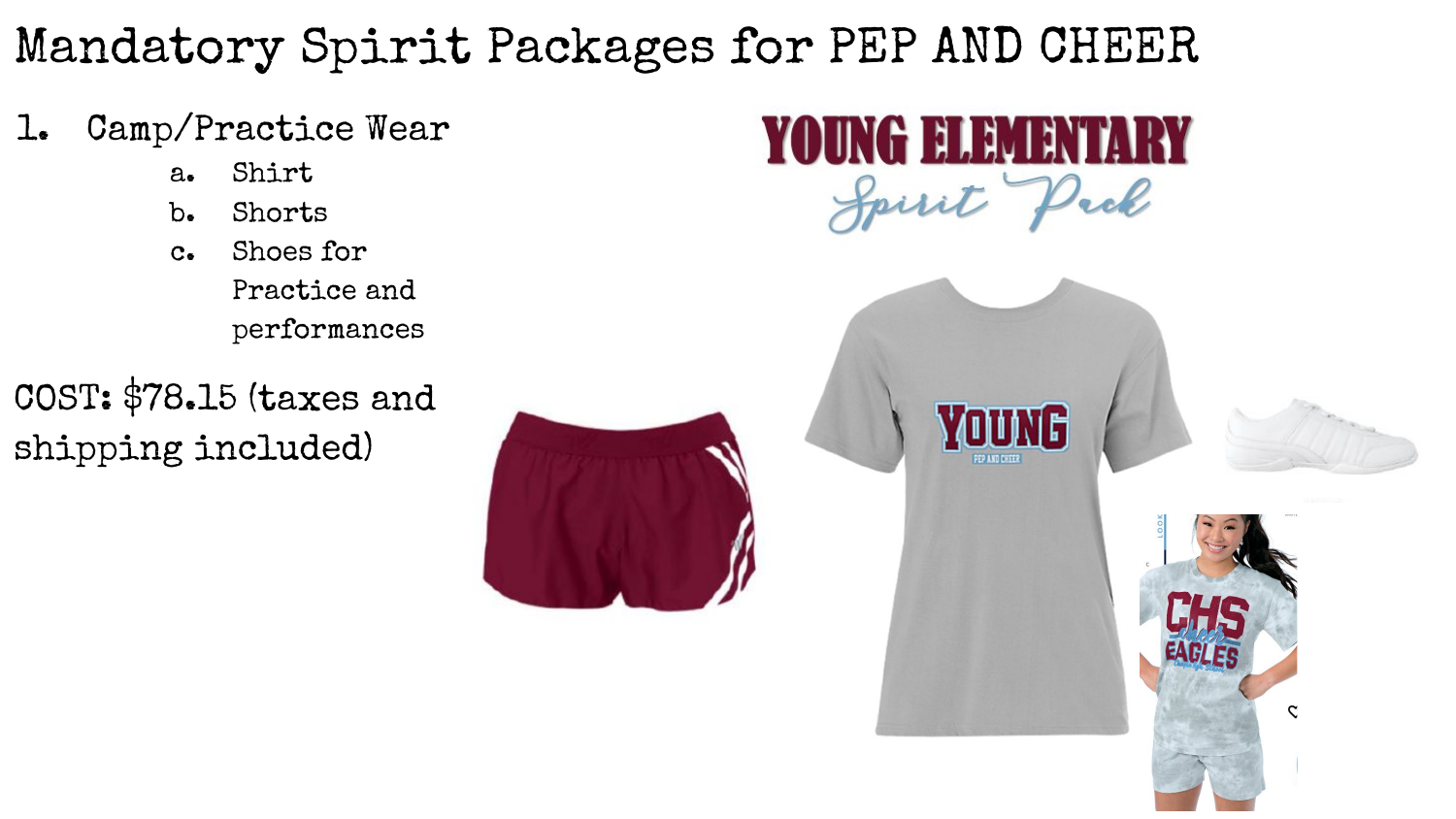# Optional Packages

- 1. These are all OPTIONAL add ons. You can purchase one, some, or all.
	- a. Jacket: \$73 (before taxes and shipping)
	- b. Pants: \$37 (before taxes and shipping)
	- c. BOTH TOGETHER: \$ 110.00 (before taxes and shipping)
	- d. Backpacks:
		- i. Sport: \$34.55
		- ii. Nylon: \$12.22 (Taxes and shipping included)